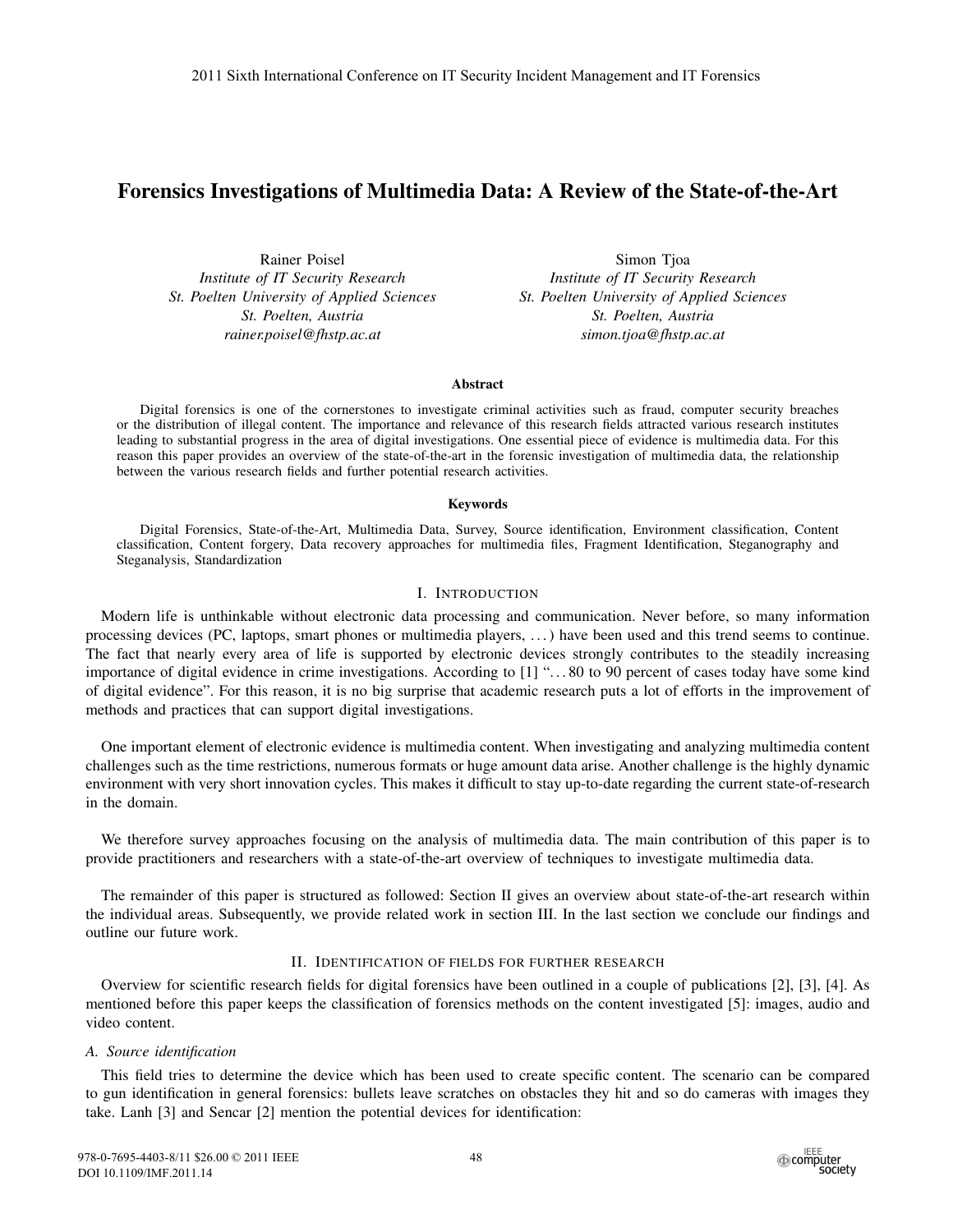*1) Digital cameras:* While there are many features available for the identification of digital cameras (e. g. peculiarities of the JPEG compression, the color filter array (CFA), sensor imperfections, etc.) [3] most publications rely the sensor pattern noise (SPN) to identify the source device. SPN is usually caused by influences during the sensor production cycle: individual pixels show a different sensitivity to light because of inhomogeneity of silicon wafers. The fingerprint for an individual camera is also known as photo response non-uniformity noise (PRNU). The major problems of this approach are the contamination of SPN with details from scenes [6] and the denial of the acquisition of a clean fingerprint of the camera because of its absence. As a a solution to the contamination problem the influence of details from the scene where attenuated on sensor patterns to improve the correct rate of device linking. The main advantage of this approach is, that it is possible not only to identify "camera models of the same make, but also individual cameras of the same model" [7].

Li [8] improved the PRNU approach further by considering the CFA as well. This approach was then called colourdecoupled PRNU (CD-PRNU). In digital cameras not every color component is captured when a picture is taken. For each pixel a specific physical color is acquired. The resulting artificial color of an individual pixel is determined by interpolating its physical color and the colors of its neighbor pixels. The CFA is predefined by the manufacturer. That makes it a valuable additional source for the identifcation of the source digital camera [8].

*2) Scanners:* Digital cameras can be understood as a device for the reproduction of natural scenes whereas scanners are often used to capture hard-copy media. Intrinsic sensor noise features are altered by several different postprocessing operations. That makes the methods presented here applicable for the detection of content forgery of analogue images, such as scans from traditional paper checks, as well. The approach chosen by Gou et al. to identify the source device scanner took three different aspects into count: image denoising, wavelet analysis and neighborhood detection [9]. From each characterization moment-based features are extracted then to determine the source device.

*3) Video cameras:* For this area techniques known from the picture- and audio-domain can be transfered [5]. The sensor types used in digital cameras and camcorders are similar. That is why approaches which regard sensor pattern noise can be applied in this field as well. The vast amount of frames in video data leads to better results for source camera identificaiton compared to source digital camera identification. Houten et al. [10] showed that successful identification was even possible after uploading videos with different quality settings and unknown parameters to the YouTube platform.

#### *B. Environment classification*

The classification of the environment of digital multimedia data tries to determine the location and the local conditions of the place where the data has been taken or recorded. The context for such a classification depends on the type of media investigated.

*1) Visual Data:* In case of visual data, the classification of the recording environment can be divided into the two subgroups of event recognition and place instance recognition. The former has been described by Li and Fei-Fei [11]: objects in an image have been assigned semantic labels to gather information on the elements which make up the event displayed in a picture. In e. g. a rowing scene, elements such as a lake, athletes, a rowing boat, water, etc. have been identified and fed into a integrative graphical model to determine the class of sport game. A similar approach by Luo et al. [12] has been developed to perform semantic event recognition. Satellite images provided by Google Earth<sup>TM</sup>have been gathered based on the GPS (Global Positioning System) coordinates of a tagged photograph. By using a multiclass AdaBoost engine the terrain environment could be predicted when given a satellite aerial image of the location.

Other approaches focus on place instance recognition. Wu described an approach which "mainly encodes the structural properties within an image and suppresses detailed textural information" [13], [14].

Some approaches for the classification of content in visual data incorporate the context to improve accuracy. Divvala et al. [15] use the term "context" to refer to various types of meta- and environmental-information such as the "geographic context" (GPS location, elevation or population density) or "2D Scene Gist Context" (global image statistics). This meta-information is used as an input parameter to object classification algorithms to determine the possibility of object/context combinations.

*2) Audio Data:* Recent research projects show that there is a close relation between environment classification and source identification for auditive information. Information that describes both the environment and the recording source is located in hidden locations which can be detected with known approaches from the field of steganalysis [16]. The following kinds of information in auditive recordings is covered in this review paper:

- the region where the recording has been taken,
- the local conditions depending on the spatial conditions and
- the recording location depending on side noises which are identified through content analyzation.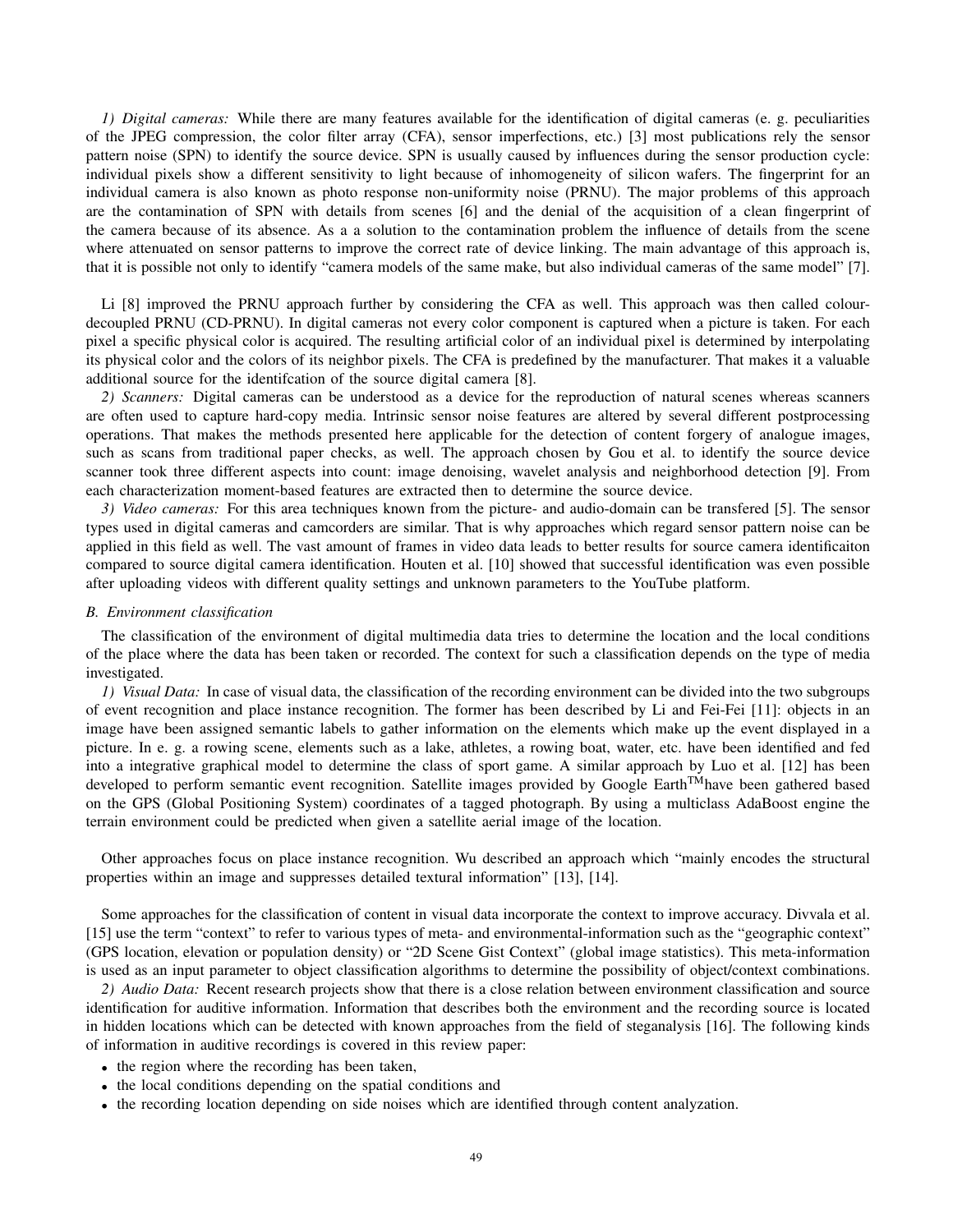The Electrical Network Frequency (ENF) is contained in some audio recordings because of the magnetic field which is emitted by devices connected to an electrical outlet [17]. Because of the stability of the ENF signal it is possible to determine the place and the time when a recording was carried out [18]. According to resesarch results by Grigoras [19] the location can be estimated down to the "city-level" when he was able to show the differences of the ENF between locations that were approximately 400km apart from each other.

*3) Video Data:* can be classified by a combination of the methods used for visual and auditive data. The approaches are related to the basic types of which this kind of media is made of. Wu and Rehg [14] refer to the identifaction of video data by using methods developed for the environment classification in digital images.

### *C. Content classification*

Storage media has been becoming steadily cheaper over the years. Hard-disks built into personal computers with capacities in the range several hundred gigabytes and up have led to an amount of information which cannot be processed manually by humans anymore. Currently the data which has to be investigated in a single case amounts to several terabytes [20]. Therefore a common problem of digital forensics investigators is the lack of time when analyzing large collections of content [21]. Even when working with techniques that are supported by automation there is still the problem of false-postivies and -negatives. Processing this reduced amount of data, humans suffer absorbability and exhaustion [22]. Type I and II errors can be led back to the lack of efficient detection algorithms [23]. Typical applications for the field of content classification could comprise the identification of almost anything, but most research results have been published in the classification of recovered video and digital image files for pornography from computer systems as well as material from surveilance cameras and evidence related to financial crime (e. g. contraband image analysis).

Castro Polastro classified digital images containing nudity by considering both file names and image analysis [24]. The algorithm proposed by [25] was implemented for the classification part of the project. Compared to former approaches the algorithm for skin detection processed images in RGB color space directly which resulted in a higher processing speed. The overall success-rate for classifying data containing nudity was 95%.

The bag-of-visual-words (BOVW) approach for the detection of nudity in images was described by Deselaers et al. [26]. This algorithm treats pictures as if they were built from discrete visual words. To classify images vocabulary has to be learnt from a task-specifical training database. Learnt vocabulary is used to represent pictures as a histogram. Then filtering rules are set up to classify the different amounts of pornography that can be seen in an image. The algorithm finally calculates a probability value to automatically classify images based on learnt data. The results generally outperformed algorithms which were based on skin detection.

Regarding the classification of video media, both keyframes as well as motion analysis is performed to classify content [21]. Keyframes are analyzed for skin regions (average skin probability, ratio of skin pixels and size of the largest skin region) which are then classified using a support vector machine (SVM). Another approach to keyframe analysis was based on the BOVW methodology. A histogram was constructed based on the count of how often visual words occured. This histogram was used as a feature vector for a SVM to support the classification of pornographic content. The motion analysis part was performed by testing three different approaches: Periodicity Detection (PER, to detect periodic motion patterns), Sliding Window Periodicity (PERWIN, to detect smaller parts where repetitive motion occurs) and Motion Histograms (MHIST, to detect where and which motion occurs).

Finally a weighted sum fusion of the classification scores was used to calculate the total probability of the content to contain pornography. Best results could be gained by combining the BOVW with the MHIST approach.

# *D. Content forgery*

Approaches for detecting content forgery exist for the three domains of visual, auditive and video data. The following section presents the state-of-the-art in these fields.

*1) Visual data:* This field comprises the modification of digital images. The forgery of digital image data can be classified in seven different fields [27]:

• Copy-move forgery is also known as "cloning" because of duplicated image sections. An example has been given by the online service of the Iranian Revolutionary Guards [4]. A picture showing the launch of several Iranian missiles from the Iranian Daily Jamejam has been modified to show one non-functioning missile. The forgery was detected using Popescu et al.s approach of exposing digital forgeries [28], [29]. Bayram et al. published a survey of copy-move forgery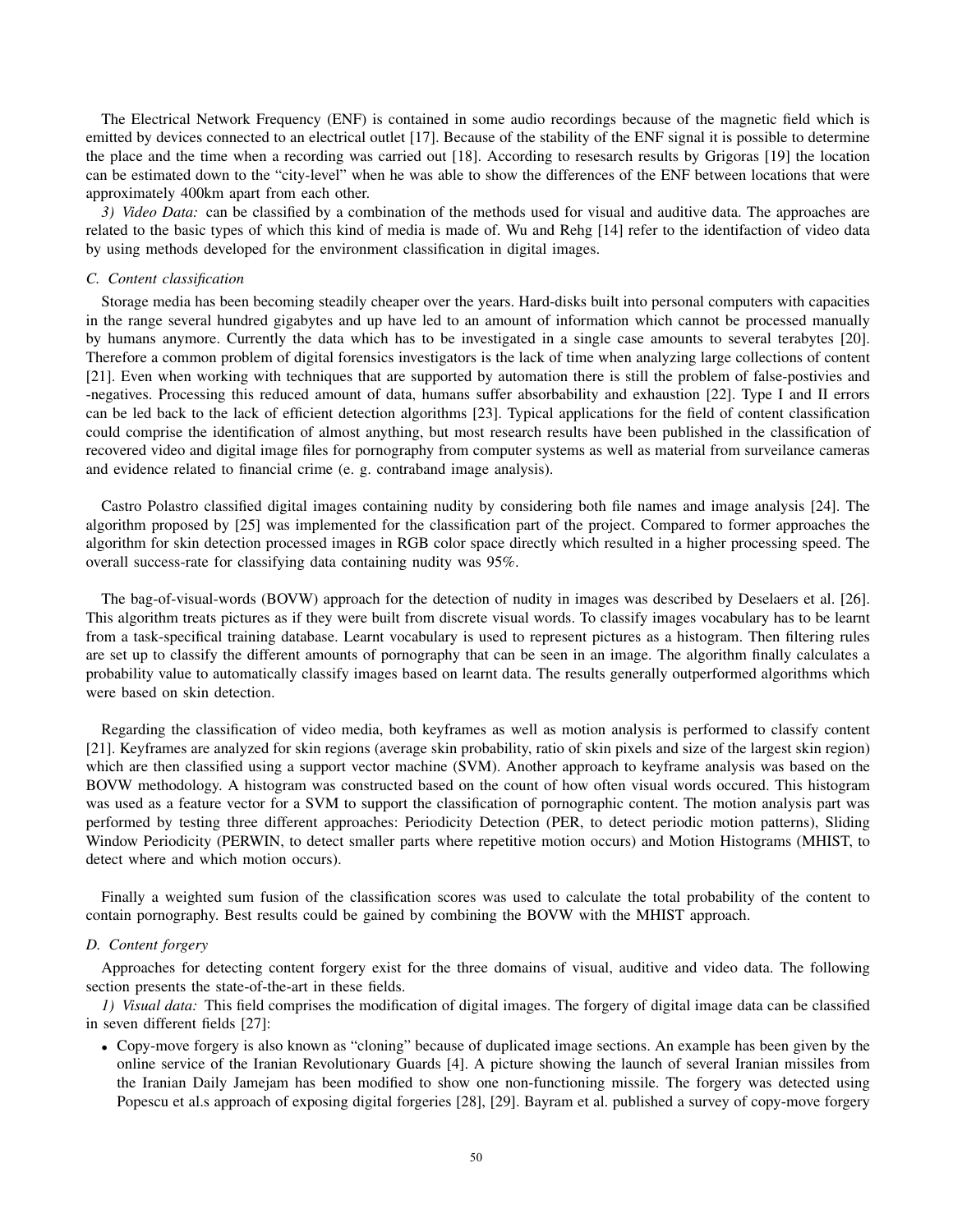detection techniques [30] which led to the proposal of a robust method for the detection of this kind of tampering [31]. This approach was based on several techniques. Features were extracted from image blocks by using Fourier-Mellin Transform (FMT). These features were robust to lossy JPEG compression, blurring or noise addition as well as scaling and rotation operations. Compared to approaches proposed before the authors attempted to replace lexicographic sorting with counting bloom filters which resulted in faster processing times. The results showed that the detection of image tampering was robust up to JPEG quality better than 20, rotation of less then 10 and scaling of up to 10%.

- Retouching, e. g. to make some digital images more appealing to the audience,
- filtering of unwanted parts of an image,
- partial deletion of specific objects,
- mounting and merging which is used to combine image information from different pictures. The latter is also known as "image splicing" [32].
- manipulation of luminance, color space or contrast to make showed information more appealing or spectacular and
- manipulation of the geometry to influence the relation of objects.

Different approaches for each of the presented forgery methods exist. Based on their complexity digital image tampering detection techniques can be classified into three different levels [33]:

- Low Level: Digital image pixels or DCT coefficients are used to engage statistical investigations on this level. Some image tampering approaches break up consitency between adjacent pixels which have been made consistent using gamma correction during the image acquiring process. Strongly related to source identification since SPNs are modified in case of modified images [3].
- Middle Level: Traces of tampering operations are detecting with the help of simple semantic information. Content which has been copied into the medium cause sharp edges or areas which are blured artificially. Inconsistencies in the lighting direction also count to this level of tampering detection.
- High Level: Comprises purely semantic tampering detection methods. As an example for this level a picture containing both George W. Bush and Osama bin Laden shaking hands was given. The automated identification of such a tampered image would at least require a computer to identify the characters properly as well as a mechanism to classify this combination as impossible.

The higher the level, the more complex are the methods for automated detection of image tampering. In contrast to the high level approaches, low level methods target to verify the homogeneity of the digital representation of image data.

Farid proposes in his talk [34] that producers of digital cameras develop forgery resistant devices by adding watermarking technology. Embedded secret data should also include the recording position.

*2) Auditive data:* Detecting the forgery of auditive data can be performed in several ways. Maher stated that "the examiner needs to perform visual, physical, electrical, and acoustical tests that include" [35]:

- a review of the documented history of the evidence,
- a properly used recording device,
- mechanisms that verify the integrity of the recording medium,
- critical listening to the entire audio recording,
- checks for continuous operation with no unexplained interrupts and
- the usage of analytical tools (e. g. spectral analysis software) to identify irregularities.

Further Maher explained that recordings of surveillance devices should be audibly marked (date, time location, identity of participants, etc.) at the beginning to able to proof continuous recording operation [36]. To verify the authenticity of auditive material it is also possible to visualize changes of background sounds in a frequency spectrum. In case foreground sounds have been edited or exchanged an alternation of the background sounds can be observed. Another approach for proofing the authenticity of auditive signals "uses the residual pickup fo eletrical power line magnetic fields by the audio recording device" [35]. A comparison of measured electrical network frequency (ENF) from an audio recording with a database of known ENF measurements can show that a recording has been taken in a specific place at a specific time [37].

Bender et al. presented several techniques for embedding information in auditive cover media [38]. Approaches which are based on the digital representation of auditive data, e. g. low-bit coding or least significant bit-coding (LSB-coding) are fragile to modification of the cover media. Therefore it can be used to detect tampering of auditive data as long as an investigator has the original information.

*3) Video data:* For the detection of tampering in video data the approaches can be classified as given in the detection of image data manipulations. Wang gave the example of a Russian talk show in which a political activist was digitally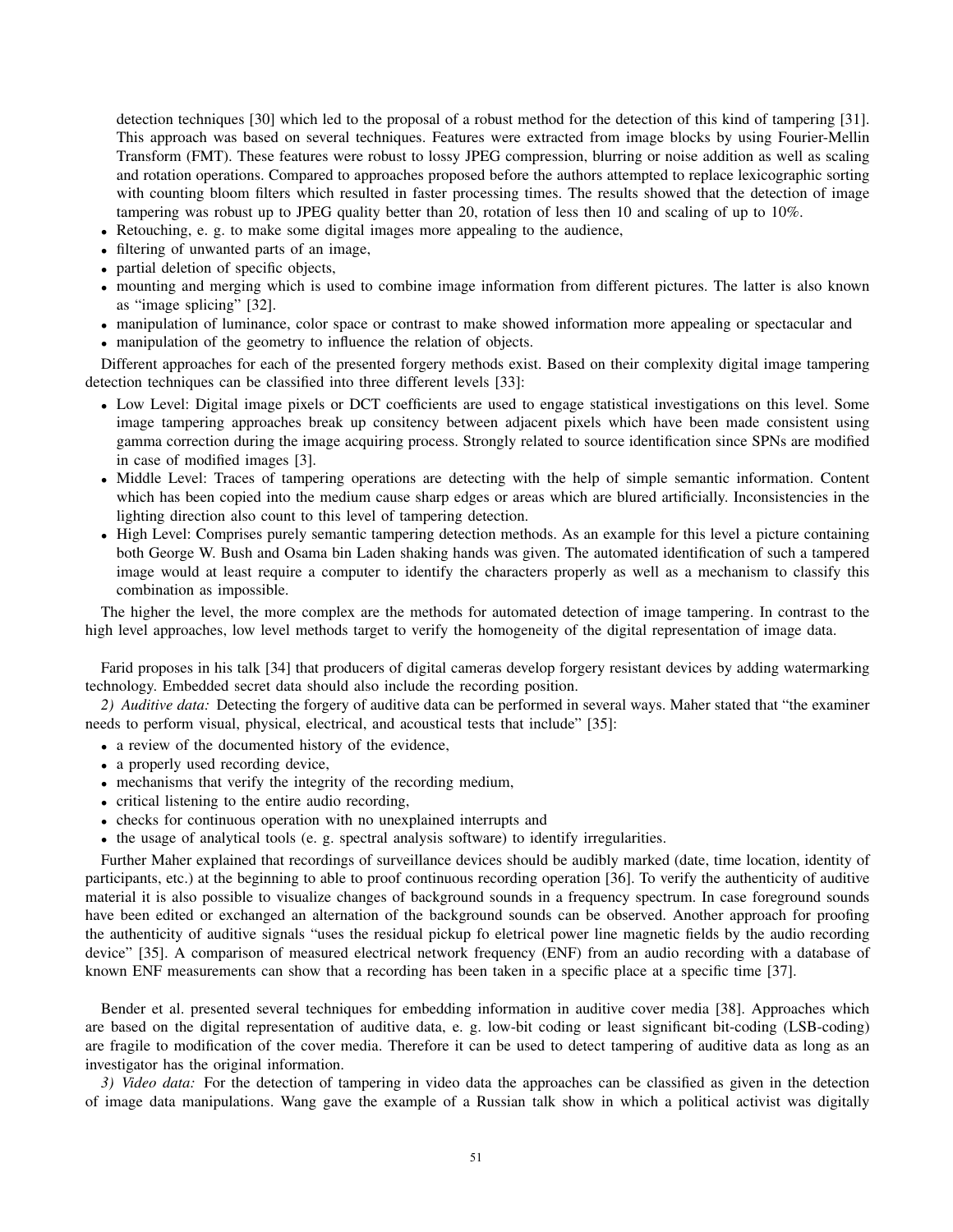erased [39]. The forgery was detected through semantical analysis, a high level approach, by humans since the technicians neglected to erase the legs of the politic activist in one frame.

Wang presented approaches which can be compared to the detection of digital image tampering on the middle level [40]. The techniques were classified into two groups: the detection of duplicated frames and the duplication of regions across frames. For the detection of duplicated frames a correlation coefficient was introduced as a measurement of similarity. In case of stationary surveillance cameras the coefficient of sub-sequences is ignored to avoid the problem of numerous duplications due to the static scene. For the detection of region duplication a normalized cross power spectrum was presented to detect duplicated areas using phase correlation.

Low level approaches comprise the detection of video tamperings through artefacts that occur when video data is encoded more than once [41]. Another approach based on noise characteristics differentiated video material that has been taken using another camera by detecting inconsistencies of irradiance-dependent noise [42]. This technique only worked for static scenes but being able to detect moving objects has been proposed as a future research field in this publication.

With video data being a combination of visual and auditive information the approaches presented in the detection of auditive data tampering can be applied as well.

### *E. Data recovery approaches for multimedia files*

With digital content being stored on nowadays vast number of storage devices the number of required techniques for recovering data has increased significantly. In contrast to traditional data recovery file carving is independent of system metadata. The following places are predestined for finding data using this technique:

- Unallocated-space: which is not assigned to partitions of a hard-disk [43],
- Slack-space: which "occurs when the size of a file is not a multiple of a data unit size" [43],
- Swap-space: which is used for the computer to use more random-access memory than it actualy has [44],
- Memory areas which have been marked corrupt [43],
- Computer memory: which contains the data structures of running applications and operating systems [45],
- Flash-memory: which can be found in almost all portable devices [46] and
- Host Protected Area: which can be programmed by special ATA-commands into the hard-disk controllers of personal computers [43].

Actually file carving aims to support investigators in efficient recovery from storage devices, but nevertheless it is currently necessary for humans to actively participate in the process as there is a chance for false positives to be recovered. Once the areas for hidden data are identified, the process of data recovery can be broken down into several steps [47]. The three major steps for file carving are:

- In the identification phase files have to be found in a forensic image. This comprises the classification of file fragments and the identification of file fragmentation points to put fragments back together.
- During the validation phase found files are checked if they can be decoded properly using so called validators or decoders. The main problem here is the vast amount of available file formats.
- In the last step a human expert has to validate found data based on its content. False-Positives are sorted out, e. g. bad files that are irrelevant for the investigated case.

The following sections summarize existing file carving approaches. They are sorted by the properties they consider to get back the content of files in the original order.

*1) File-Signature-Based Carving:* File fragments are identified by comparing byte-sequences (also refered to as magic bytes or magic numbers) contained in headers and footers with values stored in a database containing well known values for specific file types. Former file carving approaches where computationally intensive and required large amounts of memory. Scalpel [48] was introduced to overcome these limitting factors.

The operation of Scalpel is performed in two sequential passes. During the first pass the whole disk image is indexed by reading chunks of several megabytes and searching for file headers. After finding headers in a chunk, footers are identified as well and stored in a database. This database is analyzed to only contain header-footer tuples which fulfill the constraints for the maximum size of files to be recovered. The contents of the database are used to put up working queues which contain locations for the file extraction process in the second pass. During the second pass the disk image is again processed in chunks to copy recovered files to the place where recovered files are kept.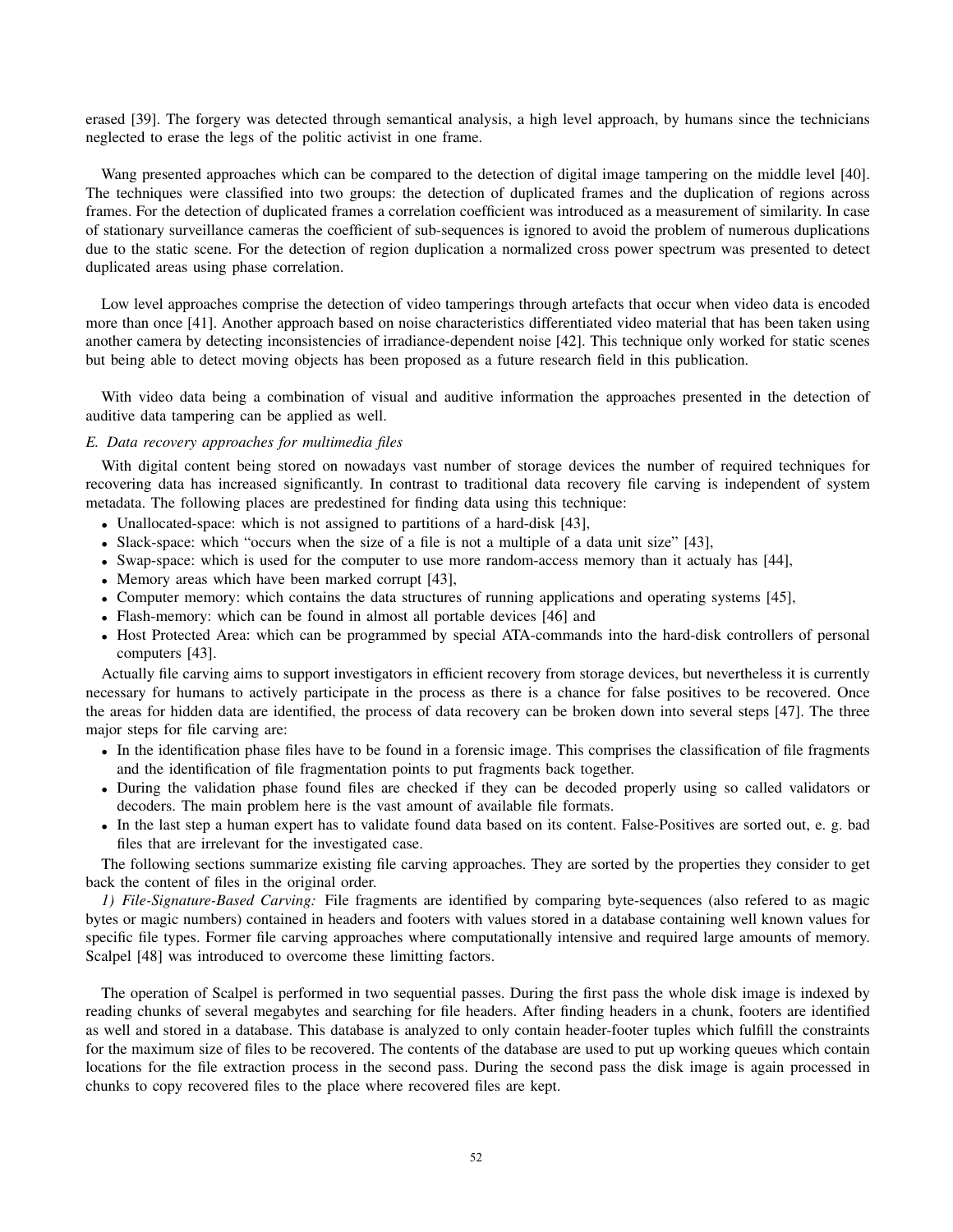Carving files using Scalpel has further been improved [49] by removing the final step of copying recovered files. Instead a file system is developed using the FUSE [50] library. The user accesses the investigated storage area by mounting an image using the Scalpel filesystem in which the contents of the header-footer database are presented as actual files.

Further improvements for the carving of contiguous files have been categorized based on different properties for files to be recovered [51]:

- Header/footer carving: for extracting data between distinct start and end of file markers (string sequences),
- Header/maximum size carving: with additional analysis for the longest valid string sequence that still validates,
- Header/embedded length carving: which can be used for file formats that do not have distinctive footers for the end and
- File trimming: for "byte-at-a-time formats" that do not have obvious footers by trimming characters at the end until the file no longer validates.

*2) Steps toward fragmented file recovery:* To support the recovery of files which are fragmented into two or more fragments the "Fragment Recovery Carving" (also known as "split carving") approach has been introduced [51]. After analyzing over 350 disks Garfinkel found out that files fragmented into two pieces are the most common. He called this kind of fragmentation therefore "bifragmentation". Pal [45] summarized Garfinkel's recovery approach as "Bifragment gap carving recovery occurs by exhaustively searching all combinations of clusters between an indentified header and footer while excluding different number of clusters until a successful decoding/validation is possible".

For the recovery of bifragmented files Garfinkel introduced the fast object validation procedure. It only works for file types which have to be decoded before their content can be interpreted because the validation is based on a successful decoding procedure. This is the case for JPEG, PNG, PDF, ZIP, Microsoft Office files, etc. To find the gap between two fragments all possible combinations of clusters between found headers and footers are tried until the file can be decoded successful.

This approach has been criticized [45] because it is limited in several ways. The technique does not scale well for files fragmented with large gaps. It does not work with files which are fragmented in more than two fragments, it only works for files that have a structure and have to be decoded. Finally successful validation does not imply that a recovered file is assembled correctly, because decoders often accept files reconstructed from fragments of different files.

Pal [52] extended Garfinkel's approach for bifragmented files by utilizing a Sequential Hypothesis Test (SHT) procedure. To identify the fragmentation point of a file two hypotheses are put up:  $H_0$  states that subsequent blocks of the currently investigated block belong in sequence to the fragment, and  $H_1$  which states that subsequent blocks do not belong in sequence to the fragment. With  $H_0$  being true each block is analyzed until either  $H_1$  is achieved, the file is completely recovered or an error occured because no data-block remains or a different file type has been determined for the remaining blocks. This methodology can also be used to extend the "Parallel Unique Path" graph theoretical approach for digital images [53].

*3) Graph Theoretic Carvers:* File carvers assembling fragments based on graph theoretical algorithms have been proposed especially for text-based media by Shanmugasundaram [44], [54] as well as for digital images by Pal [53].

Approaches for text-based data proposed by Shanmugasundaram assign candidate probabilities for their adjacency to recovered file fragments. For text-documents these probabilities can be determined using a slinding-window algorithm which evaluates the statistics for symbol usage in a language or, for generic data, is based on statistical models used for data compression. Probabilities which have been assigned to fragments are then used to determine the permutation which maximizes the sum of candidate probabilties of adjacent fragments. This mathematical problem is equivalent to finding a maximum weight Hamiltonian path in a complete graph. Since this problem turned out to be intractable [55], heuristics have been introduced to provide the best solution. The approach proposed by Pal [53] assigns probabilities to file fragments of digital images which are then put together using different graph theoretic algorithms, e. g. an adapted version of the Shortest Path First (SPF) algorithm which yielded the best results for seven datasets of images.

*4) Approaches based on JPEG-Specifics:* The number of different graphics formats used in web-content is low. With the JPEG-format being one among these lots of related work in this field concentrated on this format. Karresand et al. propsed a method which uses the so called restart markers (RST) of the JPEG file format to reassemble non-differential Huffman entropy coded baseline sequential Discrete Cosine Transform (DCT) JPEG image fragments [56]. With restart markers being used the scan is interrupted at regular intervals by a specific bit pattern. Further raw pixels of an image are grouped into 8x8 pixel blocks which are transformed into the frequency domain using Discrete Cosine Transformation (DCT). Most important item here is the first which represents the zero frequency DC coefficient.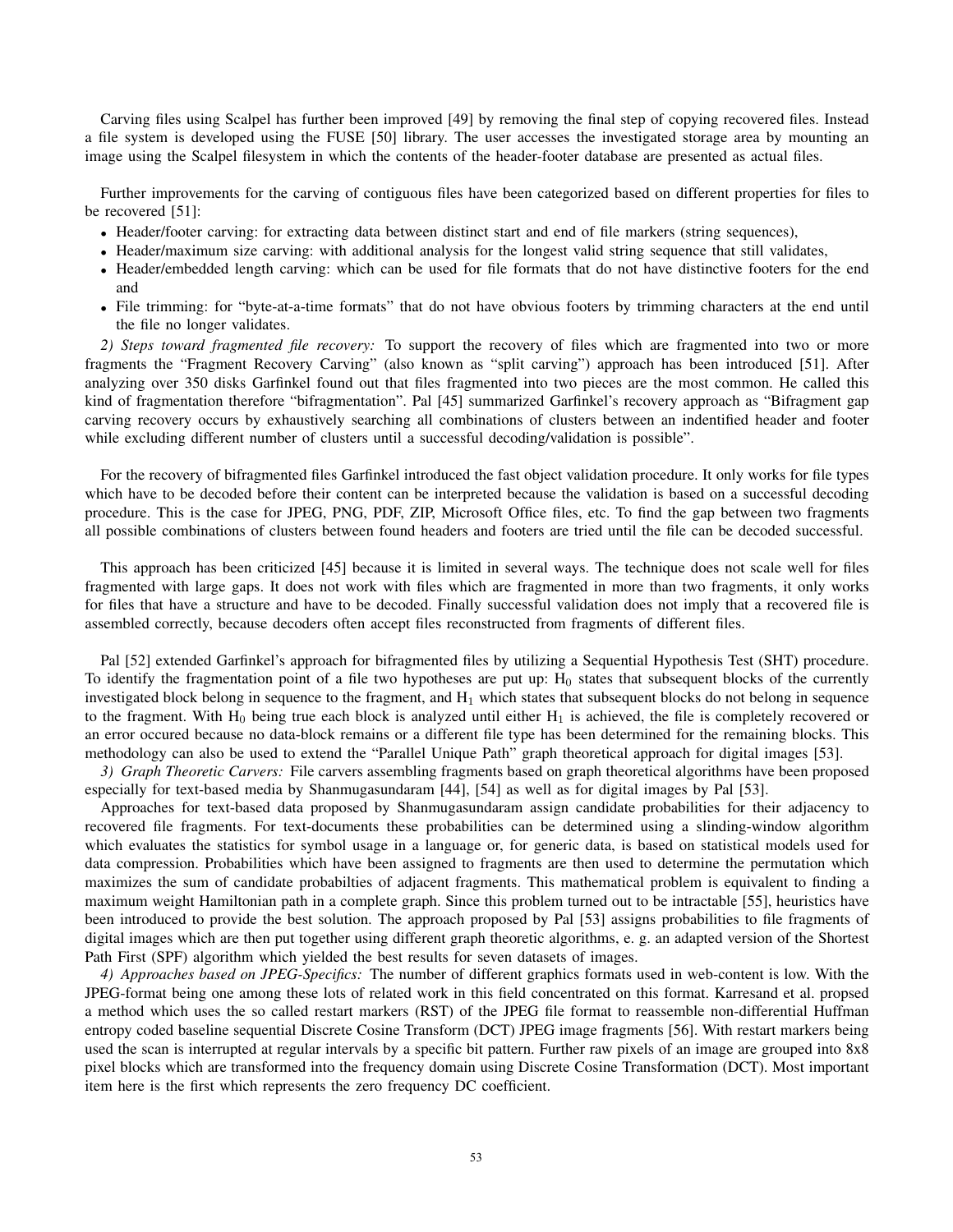The data between RST markers is called Minimum Coding Unit (MCU) and it is the smallest part of an image which can be decoded if it is intact. Luminance DC values in all restart intervals are used to form DC value chains. The DC component chains are then analyzed using a sliding window approach to identify the order of fragments of a specific image.

Enhancements using different aspects, e. g. by considering the Define Huffman Table (DHT) segment, of the JPEG-format have been proposed [57], [58].

*5) SmartCarving:* Reassembling objects out of their fragments which are randomly mixed with fragments from other files is a problem that can be found in many different disciplines. To overcome the lack of research in the field of digital forensics Pal et al. [59] proposed a generic approach for images which comprises the following three steps for a document reassembly process (see figure 1):



Figure 1. The three components of SmartCarving [45]

- Preprocessing: During this step investigated data is prepared to be usable by forensics investigation methods. This comprises the decryption of encrypted devices, as well as the removal of all known clusters base on file system metadata.
- Collating: The identification of fragments is performed during the second phase. After their identification fragments are collected in groups of the same type to be assembled into their original files in subsequent steps.
- Reassembling: Finally the fragments recovered in the previous phases are reassembled to their original files. It is therefore necessary to find the fragmentation points for each unrecovered file. In case of incorrect reassembly recent tools, e.g. [60], present the investigator a small number of potential orderings during manual inspection of recovered data.

As SmartCarving consideres file-system meta-data as well as different approaches to file fragment identification and file fragment reassembly it can also be understood as a combination of approaches presented in previous sections of this chapter.

### *F. Fragment identification*

Classifying fragments determined during a recovery is an essential step for finding the parts of a whole file. Up to now different approaches have been worked out. Early approaches consulted "magic numbers" which could be found in files from the same type. This worked out fine for whole files or fragments which contained these magic numbers coincidently. Therefore approaches dealing with statistical evaluation of the content of fragments have been developed [61], [62], [63]. The results of a classification where quite modest and have therefore been criticized [64]: 78% of executables and only 18% of zip-files could be identified. On the other hand this approach worked well for html- and jpeg files with more than 98% success rates. Roussev and Garfinkel therefore recommended specific approaches depending on the content/file type which should be recovered [64].

#### *G. Steganography and Steganalysis*

While cryptography focuses primary on the protection of private information by rendering a message inapprehensible to outsiders, steganography conceals the existence of secret information at all [65].

Bender et al. [38] outlined different approaches for hiding information in both visual and auditive cover media. For auditive information four different techniques are described:

• Low-bit coding (also referred to as "LSB-hiding"): hides information in data structures such as the digital representation of digital audio. In this case only the least significant bits (hence the name "LSB-hiding") are used to minimize the effect of changing information.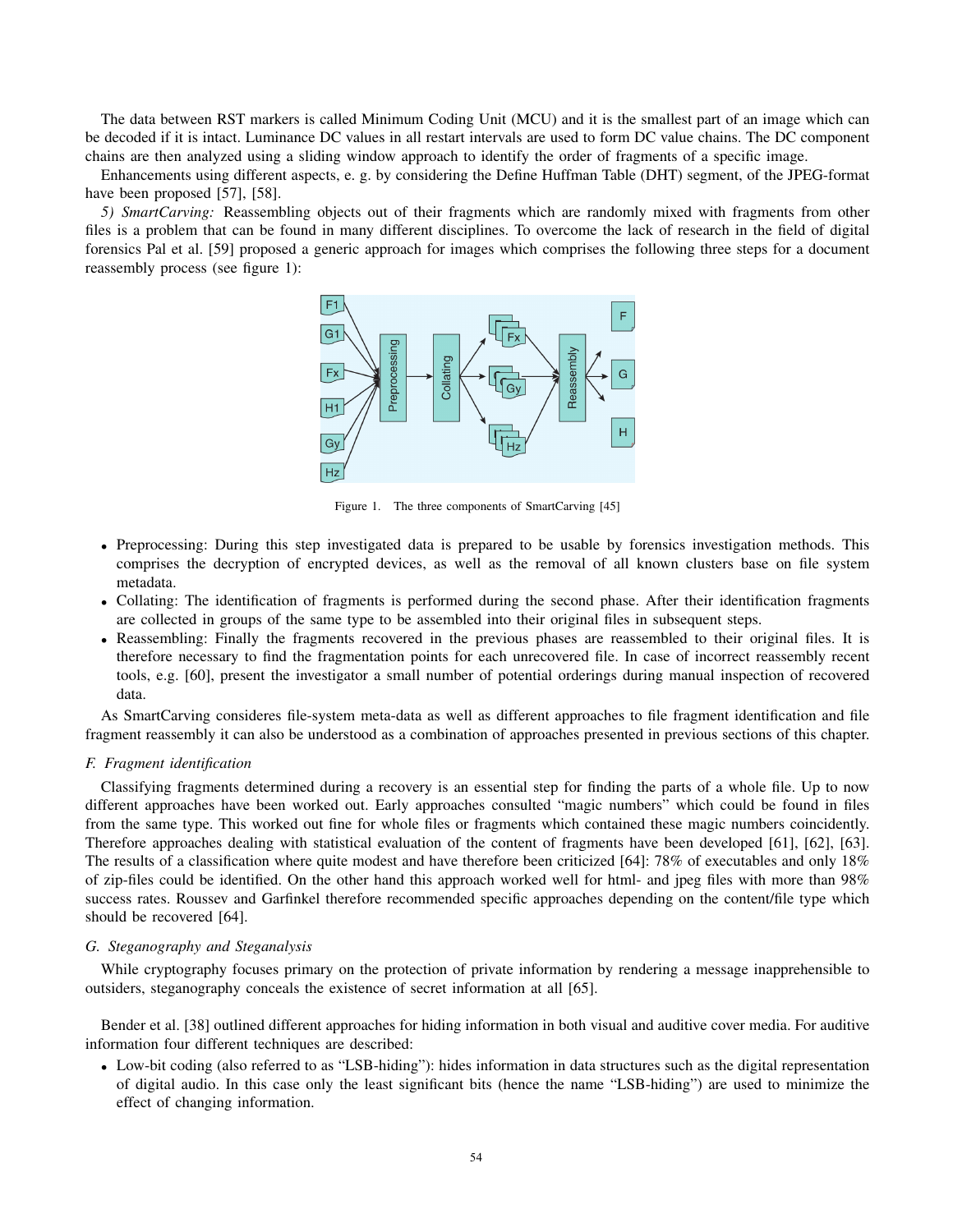- Echo hiding: an echo is introduced into the host audio signal. The secret information is then represented by the variation of three different parameters (offset, decay rate and the initial amplitude).
- Phase coding: hides information ". . . by substituting the phase of an initial audio segment with a reference phase that represents the data." [38]
- Spread spectrum: hides the secret signal by multiplying it by a chip, so that it is spread over the frequency spectrum.

Digital image steganography can be classified into different categories: ". . . spatial domain, frequency domain and adaptive methods" [66]. Algorithms used in audio steganography can be transformed into the image domain. However the parameters specific to the cover media have to be adapted.

On the other hand steganalysis refers to ". . . the detection of embedded information" [67] which has been hidden by using steganography techniques. In other words it is "the goal . . . to detect embedded data present in the cover medium" [91]. Therefore steganalysis can be understood as a countermeassure to steganography [68]. Nissar and Mir categorize steganalysis techniques into signature based and statistical based approaches which are further split up into two classes: "specific" and "universal" techniques [65].

For further details we refer the interested reader to [65], [69] , [66], [70], [71] and [72].

### *H. Standardization*

In the context of forensics, standards ensure accurate and reliable results [73]. Wiles et al. [73] classify standards into two groups: "paper standards" and "material standards". The former relates to the description of sets of procedures for performing specific activities and the latter refers to actual tools which can be used when conducting procedures. In the following an overview of the situation in both the USA and the UK is given.

In the United States of America the American Society of Crime Lab Directors/Laboratory Accreditation Board (AS-CLD/LAB) utilizes appropriate controls and standard samples to ensure the validity of results [74]. Since 2003 the AS-CLD/LAB considered digital evidence in its roster of accredited disciplines. Therefore the analysis of digital evidence is subject to the same controls and standard samples as other analyses.

Regarding the situation in the United Kingdom, Ramsthaler et al. [27] mention an early approach to the standardization of the forensics process (1999). Since then the process of the British Standards Institution has been revised in both 2004 and 2008 [75]. In this document guidance is given for the electronic creation, storage and the retrieval of information. A further approach to standardize the forensic process is outlined in the ACPO good practice guide for computer based electronic evidence [76].

Besides of that standards independent of a specific country have been defined as well. For example ISO 17025:2005 [77] specifies general requirements for carrying out tests and/or calibrations, as well as sampling. The Internet Engineering Task Force (IETF) is responsible for the development and the promotion of recommendations in the field of Internet technology in cooperation with other standards bodies such as the ISO/IEC. Some of their Request For Comments (RFCs) propose standardized procedures in the context of digital forensics:

- Fraser [78] published RFC2196 as a guide for the development of "computer security policies and procedures for sites that have systems on the Internet". Besides the response to security incidents a broad range of technical system and network security topics is presented.
- RFC 2350 [79] gives "general Internet community's expectations of Computer Security Incident Response Teams (CSIRTs)". As an answer to the needs of CSIRTs formal templates and filled out examples are presented.
- Shirey [80] proposed the "Internet Security Glossary" in RFC 2828. This publication was intended to standardize definitions of terms mentioned in the context of Internet security related documents.
- Brezinski [81] proposed RFC 3227. In this document "Guidelines for Evidence Collection and Archiving" were presented to system administrators to standardize the collection and archiving of evidence which is relevant in case of a security incident.

The need for standardization and certification has already been expressed several times. Meyers and Rogers [82] mentioned the fields in which standardized procedures are needed: search and seizure, expert qualifications as well as analysis and preservation. For clarification US federal and state court cases were analyzed with regard to their lack of standardization and certification. Slay et al. [83] previews the development of digital forensics models, procedures and standards to lay a foundation for the discipline. In their document mainly the procedures for digital forensics investigations but no specific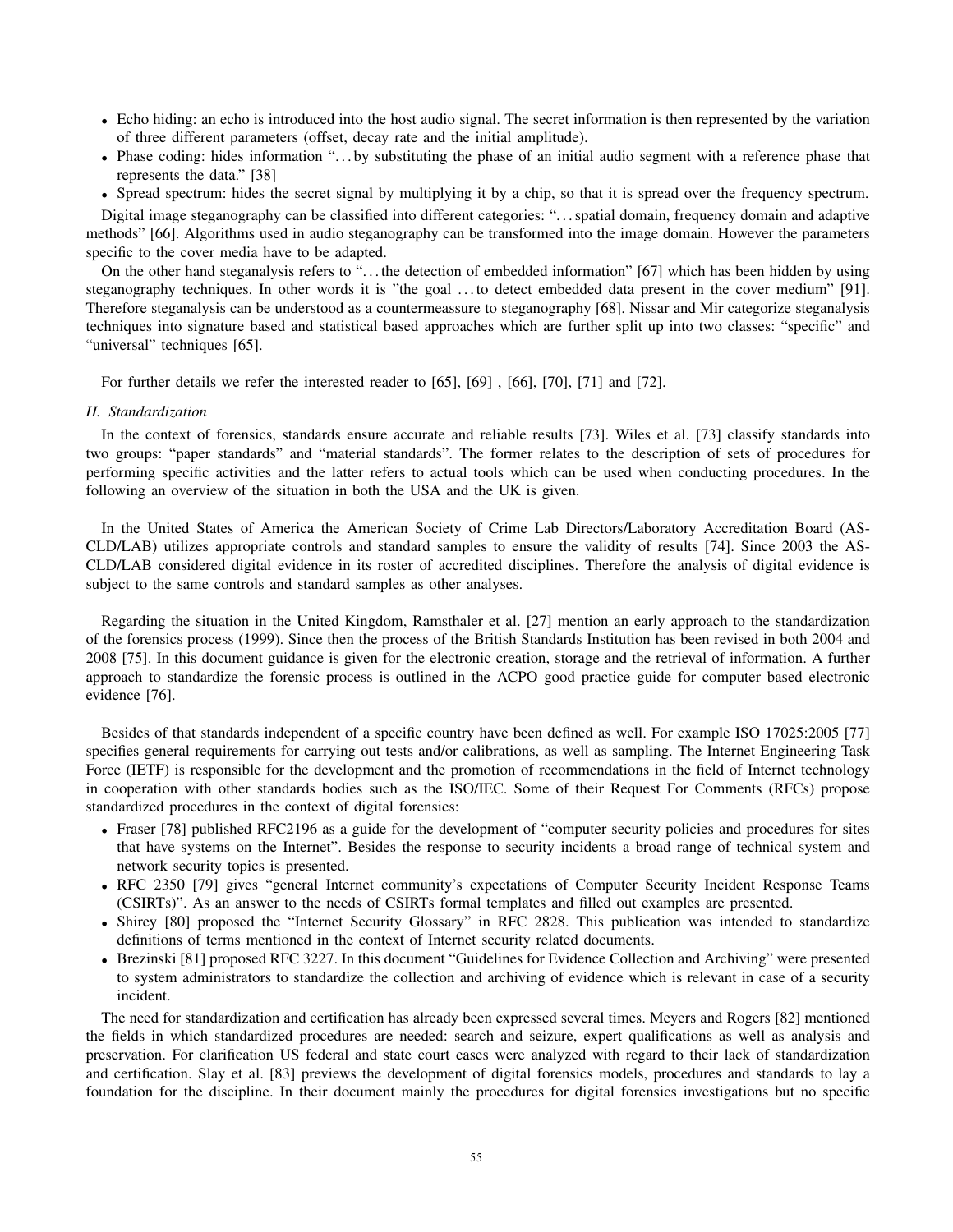standard is given.

Garfinkel et al. [84] states that there have been some advances in the field of common file formats, schemas and ontologies but there has only been little actual standardization. Regarding the standardization of forensic data sets - corpora - for research purposes Garfinkel et al. [85] published a paper to clear the dilemma at least in this context. Beebe et al. [86] concretizes the issue in "The Band" as well as in "The Unaddressed". Regarding the response to incidents and the collection of evidence data the digital forensic community has almost "hyper-formalized" processes and approaches, but actually there is no single, universal standard for this subfield of digital forensics. Further the small amount of widespread knowledge is heavily focused on the investigation of computers with Windows, and to a lesser extent Linux based, operating-systems installed.

# III. RELATED WORK

Different reviews of the state-of-the-art for general digital forensics have been given recently. While some focus on general research agendas [84], [87] , [86] others focus on education [88] or on both fields [89].

Digital forensics is no longer a niche discipline [86]: "It is now mainstream knowledge that the footprints that the digital footprints that remain after interactions with computers and networks are significant and probative. Even popular crime shows and novels regularly incorporate digital evidence in their story lines." The effort spent up to now on research in this area is therefore vast. With the term of digital forensics existing since the late 1980s [84] it has undergone many different definitions. Further many research subfields which are also covered by the definition of digital forensics have been developed. Böhme et al. classified the term of forensics into digital and analog forensics with the latter being subclassified into the terms "Multimedia Forensics" and "Computer Forensics" [4]. The motivation of the publication [4] was the clarification of the blurred definition of computer forensics. The latter deals with information with no or only little interpretation compared to methods covered by multimedia forensics. Further it is often difficult to study these two different fields separately. E. g. if a police search results in a hard disk image with digital images, the photographs can be found using computer forensics methods. Further investigations regarding the camera model which has been used to take the pictures are performed techniques from the field of multimedia forensics.

As mentioned by Nance [87] "digital forensics is a largely practitioner-driven field". Therefore new developments can be understood as a reaction to a class of incidents or to a specific incident. Garfinkel [84] stated that the Golden Age which lasted from the years 1999 to 2007 was marked by a rapid growth in digital forensics research and professionalization. According to the Digital Forensics Association [90] there are 15 certification programs, 16 bachelor programs and 13 masters degree programs. Further the Golden Age was characterized by relatively few different file formats of forensic interest, the widespread use of Windows XP, examinations which had to be performed on single computers and a low number of different standardized interfaces for storage devices.

Among others, the challenges which have to be faced by multimedia data forensics now can be summarized [84], [87]:

- The growing size of storage devices which results in insufficient time to create a forensic image or to process all data.
- The increasing number of different hardware interfaces results in devices that cannot be removed or imaged readily.
- The number of different operating systems and file formats has increased vastly. Therefore the cost for developing digital forensics tools has increased because of increased complexity of data exploitation tools.
- Data structures are split into elements to be stored on different devices and places. This can be seen as a result of cloud computing.

# IV. DISCUSSION AND CONCLUSION

Nowadays, through the widespread usage of electronic devices, digital forensics gets increasingly more important. The crimes investigated range from fraud and computer security breaches to distribution of illegal content. One essential piece of electronic evidence is multimedia data. The main challenges arising when analyzing this kind of data are the limited amount of time to investigate content, the huge amount of data and different multimedia codecs and formats.

In order to face this challenges state-of-the-art research results for investigating multimedia data have been presented. Figure 2 summarizes the outcome by providing an schematic overview of presented fields of research as a UML-diagram. The relations between the different fields are either displayed as composition or as inheritance. In the case of inheritance, the parent field of research is fundamental to more specialized fields of research.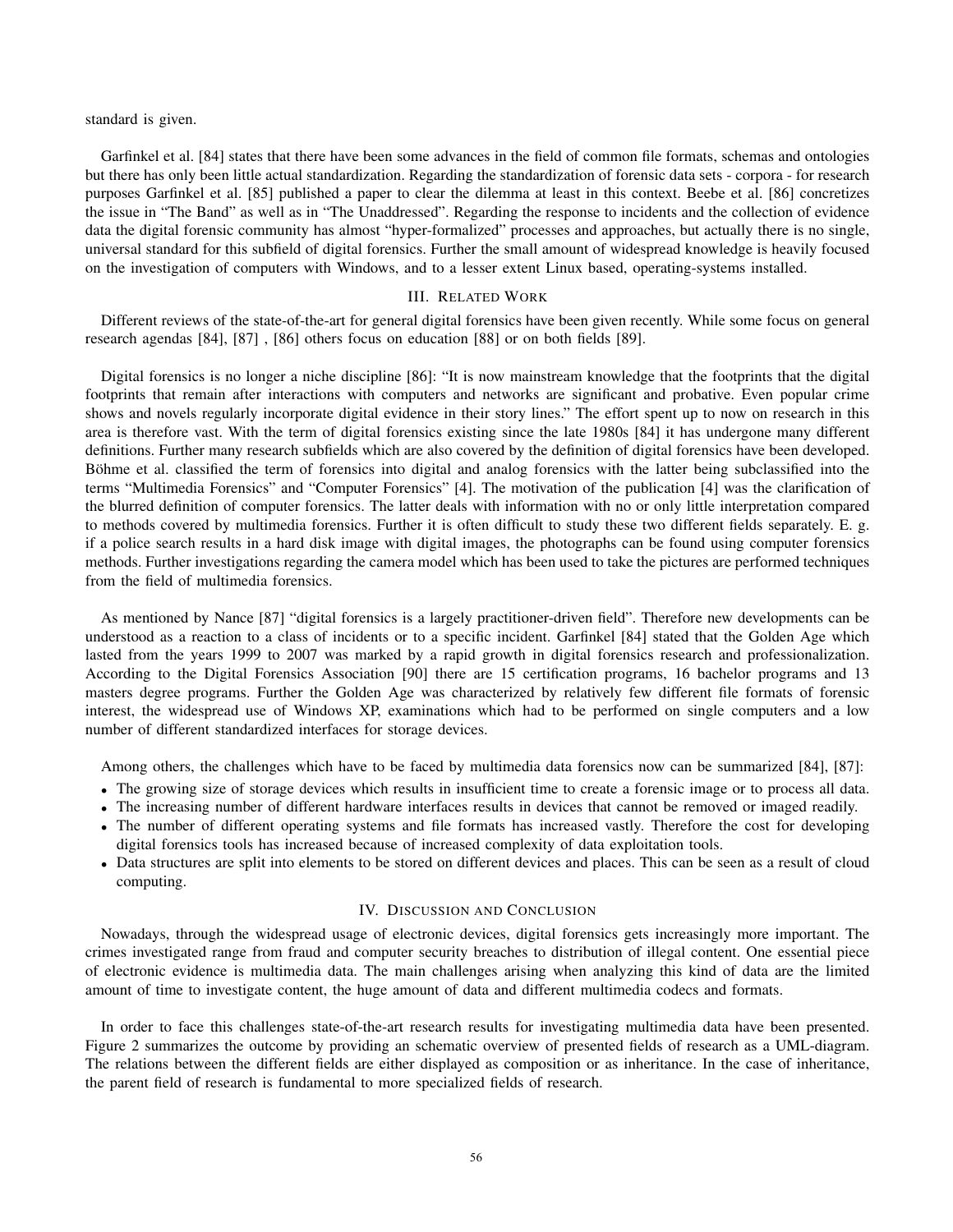

Figure 2. Relationship between identified fields of research

Standardization is the key element for all research areas in order to best support collaboration as well as usage by practitioners and researchers. Therefore all elements are connected to this entity. The attributes of shown classes refer to the type of media investigated. The availability of techniques for the investigation of certain types of media is displayed through the visibility of the attribute. Public visibility refers to research being performed in the field to which it refers and private visibility can be understood as a field for future research.

The new challenges of the highly dynamic field of multimedia data investigations have been addressed by the scientific community, leading to substantial research results as presented in this paper. However, there are still many unresolved challenges. The recovery of video files from their fragments turns out to be uncharted beside a vast amount of research being performed on file carving for digital images. Therefore our next step is going to be the development of a method for video fragment carving.

#### **REFERENCES**

- [1] K. Medaris and R. Mislan. (2008, April) Expert: Digital evidence just as important as dna in solving crimes. [Online]. Available: http://news.uns.purdue.edu/x/2008a/080425T-MislanPhones.html
- [2] N. D. M. Sencar, H. T., "Overview of state-of-the-art in digital image forensics," in *WSPC Proceedings*, September 2007.
- [3] T. V. Lanh, K.-S. Chong, S. Emmanuel, and M. S. Kankanhalli, "A survey on digital camera image forensic methods," in *ICME*, 2007, pp. 16–19.
- [4] R. Böhme, F. C. Freiling, T. Gloe, and M. Kirchner, "Multimedia forensics is not computer forensics," in *IWCF*, 2009, pp. 90–103.
- [5] J. Fürch and J. Meyer, "Digitale multimediaforensik," TU-Darmstadt, Tech. Rep., 2010.
- [6] C.-T. Li, "Source camera linking using enhanced sensor pattern noise extracted from images," in *Proc. the 3rd International Conference on Imaging for Crime Detection and Prevention (ICDP-09)*, 2009.
- [7] ——, "Source camera identification using enhanced sensor pattern noise," *IEEE Transactions on Information Forensics and Security*, vol. 5, no. 2, pp. 280–287, 2010.
- [8] Y. Li, C.-T. Li, "Digital camera identification using colour-decoupled photo response non-uniformity noise pattern," in *Proceedings of 2010 IEEE International Symposium on Circuits and Systems (ISCAS)*, 2010.
- [9] H. Gou, A. Swaminathan, and M. Wu, "Intrinsic sensor noise features for forensic analysis on scanners and scanned images," *Trans. Info. For. Sec.*, vol. 4, pp. 476–491, September 2009. [Online]. Available: http://portal.acm.org/citation.cfm?id=1651180.1651198
- [10] W. van Houten and Z. Geradts, "Source video camera identification for multiply compressed videos originating from youtube," *Digital Investigation*, vol. 6, no. 1-2, pp. 48–60, 2009.
- [11] L.-J. Li and L. Fei-Fei, "What, where and who? classifying events by scene and object recognition," *Computer Vision, IEEE International Conference on*, vol. 0, pp. 1–8, 2007.
- [12] J. Luo, W. Hao, D. McIntyre, D. Joshi, and J. Yu, "Recognizing picture-taking environment from satellite images: A feasibility study," in *ICPR*, 2008, pp. 1–4.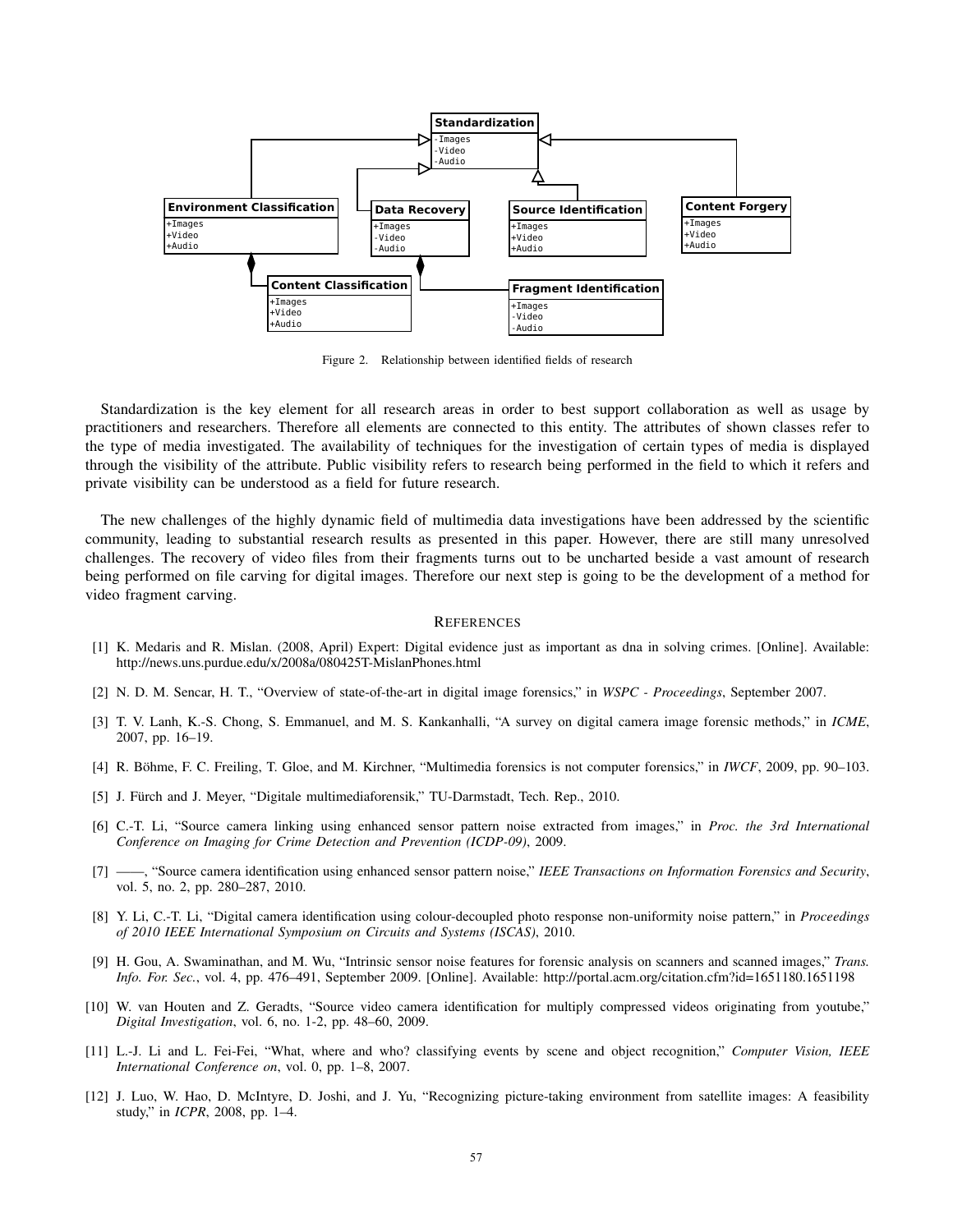- [13] J. Wu and J. M. Rehg, "Where am i: Place instance and category recognition using spatial pact," *Computer Vision and Pattern Recognition, IEEE Computer Society Conference on*, vol. 0, pp. 1–8, 2008.
- [14] ——, "Centrist: A visual descriptor for scene categorization," *IEEE Transactions on Pattern Analysis and Machine Intelligence*, vol. 99, no. PrePrints, pp. 1–14, 2010.
- [15] S. Divvala, D. Hoiem, J. Hays, A. Efros, and M. Hebert, "An empirical study of context in object detection," *Computer Vision and Pattern Recognition, IEEE Computer Society Conference on*, vol. 0, pp. 1271–1278, 2009.
- [16] C. Kraetzer, A. Oermann, J. Dittmann, and A. Lang, "Digital audio forensics: a first practical evaluation on microphone and environment classification," in *Proceedings of the 9th workshop on Multimedia & security*, ser. MM&Sec '07. New York, NY, USA: ACM, 2007, pp. 63–74. [Online]. Available: http://doi.acm.org/10.1145/1288869.1288879
- [17] E. B. Brixen, "Enf; quantification of the magnetic field," in *Audio Engineering Society Conference: 33rd International Conference: Audio Forensics-Theory and Practice*, 6 2008. [Online]. Available: http://www.aes.org/e-lib/browse.cfm?elib=14412
- [18] D. P. N. Rodríguez, J. A. Apolinário, and L. W. P. Biscainho, "Audio authenticity: detecting enf discontinuity with high precision phase analysis," *Trans. Info. For. Sec.*, vol. 5, pp. 534–543, September 2010. [Online]. Available: http://dx.doi.org/10.1109/TIFS.2010.2051270
- [19] C. Grigoras, "Digital audio recording analysis the electric network frequency criterion," Diamond Cut Productions, Inc., Tech. Rep. Application Notes, AN-4, 2003.
- [20] Name Unknown, "Polizei zerschlägt Kinderporno-Ring mit 2360 Verdächtigen," http://www.spiegel.de/panorama/justiz/0,1518,464920,00.html, February 2007, [Online; Status 25/08/2010].
- [21] C. Jansohn, A. Ulges, and T. M. Breuel, "Detecting pornographic video content by combining image features with motion information," in *ACM Multimedia*, 2009, pp. 601–604.
- [22] A. van den Hengel, R. Hill, H. Detmold, and A. Dick, "Searching in space and time: a system for forensic analysis of large video repositories," in *Proceedings of the 1st international conference on Forensic applications and techniques in telecommunications, information, and multimedia and workshop*, ser. e-Forensics '08. ICST, Brussels, Belgium, Belgium: ICST (Institute for Computer Sciences, Social-Informatics and Telecommunications Engineering), 2008, pp. 4:1–4:6. [Online]. Available: http://portal.acm.org/citation.cfm?id=1363217.1363223
- [23] L. Huston, R. Sukthankar, J. Campbell, and P. Pillai, "Forensic video reconstruction," in *Proceedings of the ACM 2nd international workshop on Video surveillance & sensor networks*, ser. VSSN '04. New York, NY, USA: ACM, 2004, pp. 20–28. [Online]. Available: http://doi.acm.org/10.1145/1026799.1026805
- [24] M. de Castro Polastro and P. M. da Silva Eleuterio, "Nudetective: A forensic tool to help combat child pornography through automatic nudity detection," in *DEXA Workshops*, 2010, pp. 349–353.
- [25] R. Ap-apid, "An algorithm for nudity detection," in *Proceedings of the 5th Philippine Computer Science Congress*, 2005.
- [26] T. Deselaers, L. Pimenidis, and H. Ney, "Bag-of-visual-words models for adult image classification and filtering," in *ICPR*, 2008, pp. 1–4.
- [27] F. Ramsthaler, M. Kettner, S. Potente, A. Gehl, K. Kreutz, and M. Verhoff, "Original oder manipuliert?" *Rechtsmedizin*, vol. 20, pp. 385–392, 2010, 10.1007/s00194-010-0669-1.
- [28] A. C. Popescu and H. Farid, "Exposing digital forgeries by detecting duplicated image regions," Dartmouth College, Computer Science, Tech. Rep. TR2004-515, 2004.
- [29] B. L. Shivakumar, "Detecting copy-move forgery in digital images: A survey and analysis of current methods," *Global Journal of Computer Science and Technology*, vol. 10, pp. 61–65, 2010.
- [30] S. Bayram, H. T. Sencar, and N. Memon, "A survey of copy-move forgery detection techniques," in *IEEE Western New York Image Processing Workshop*, 2008.
- [31] S. Bayram, H. Taha Sencar, and N. Memon, "An efficient and robust method for detecting copy-move forgery," in *Proceedings of the 2009 IEEE International Conference on Acoustics, Speech and Signal Processing*, ser. ICASSP '09. Washington, DC, USA: IEEE Computer Society, 2009, pp. 1053–1056. [Online]. Available: http://dx.doi.org/10.1109/ICASSP.2009.4959768
- [32] B. Mahdian and S. Saic, "A bibliography on blind methods for identifying image forgery," *Signal Processing: Image Communication*, vol. 25, no. 6, pp. 389 – 399, 2010. [Online]. Available: http://www.sciencedirect.com/science/article/B6V08- 505N6XX-1/2/da59292ef818716646092b465521f7bc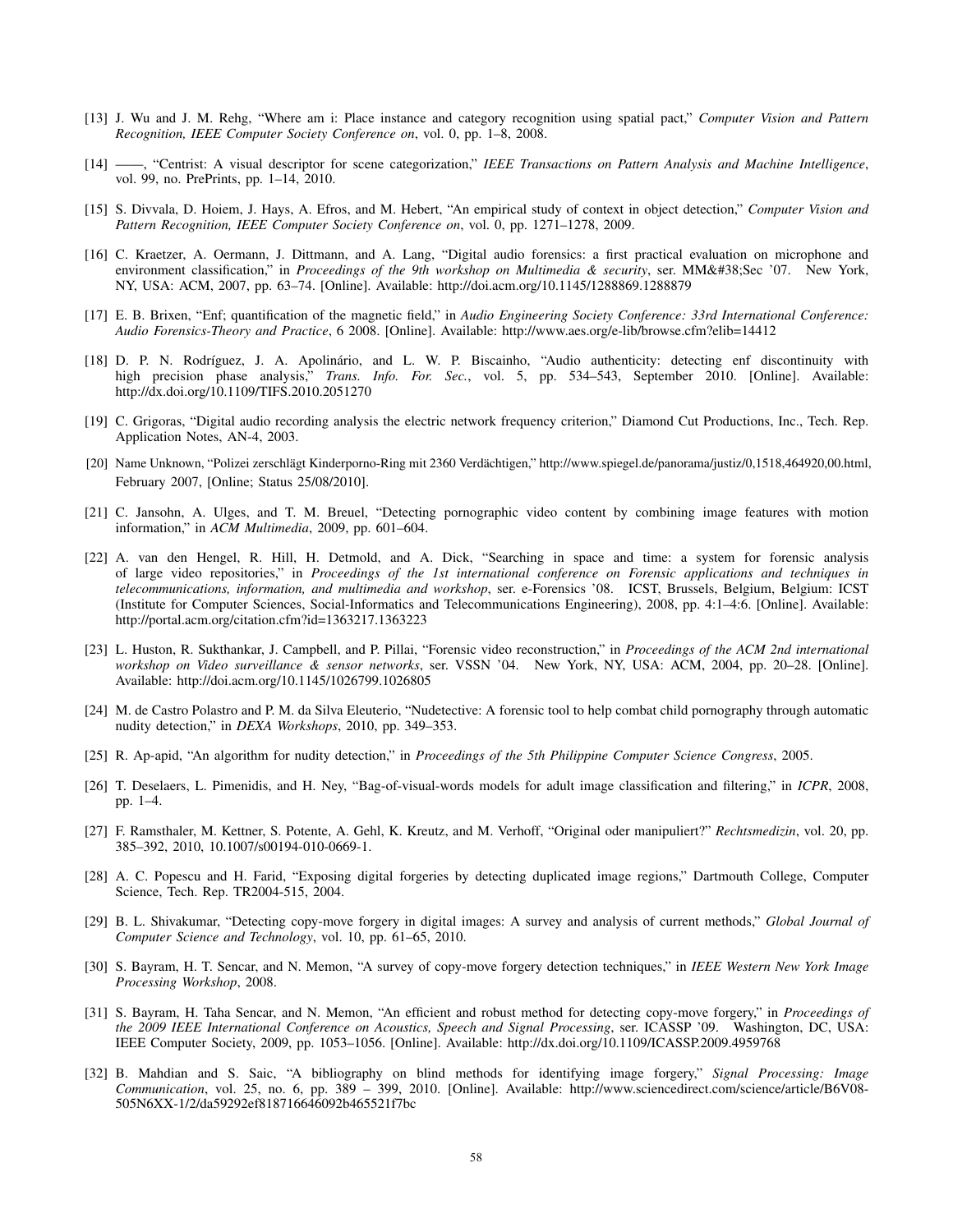- [33] W. Wang, J. Dong, and T. Tan, "A survey of passive image tampering detection," in *Digital Watermarking*, ser. Lecture Notes in Computer Science, A. Ho, Y. Shi, H. Kim, and M. Barni, Eds. Springer Berlin / Heidelberg, 2009, vol. 5703, pp. 308–322.
- [34] H. Farid, "Nist colloquium series: Digital forensics," October 2008, [Online; Status 16/01/2010].
- [35] R. Maher, "Overview of audio forensics," in *Intelligent Multimedia Analysis for Security Applications*, ser. Studies in Computational Intelligence, H. Sencar, S. Velastin, N. Nikolaidis, and S. Lian, Eds. Springer Berlin / Heidelberg, 2010, vol. 282, pp. 127–144.
- [36] ——, "Audio forensic examination: authenticity, enhancement, and interpretation," in *IEEE Signal Processing Magazine*, vol. 26, no. 2, 2009, pp. 84–94.
- [37] C. Grigoras, "Applications of enf analysis in forensic authentication of digital audio and video recordings," *Journal of Audio Engineering Society*, vol. 57, no. 9, pp. 643–661, 2009.
- [38] W. Bender, D. Gruhl, N. Morimoto, and A. Lu, "Techniques for data hiding," *IBM Syst. J.*, vol. 35, pp. 313–336, September 1996.
- [39] W. Wang, "Digital video forensics," Ph.D. dissertation, Dartmouth College, Hanover, NH, USA, 2009, adviser-Farid, Hany.
- [40] W. Wang and H. Farid, "Exposing digital forgeries in video by detecting duplication," in *Proceedings of the 9th workshop on Multimedia & security*, ser. MM&Sec '07. New York, NY, USA: ACM, 2007, pp. 35-42. [Online]. Available: http://doi.acm.org/10.1145/1288869.1288876
- [41] ——, "Exposing digital forgeries in video by detecting double quantization," in *Proceedings of the 11th ACM workshop on Multimedia and security*, ser. MM&Sec '09. New York, NY, USA: ACM, 2009, pp. 39–48. [Online]. Available: http://doi.acm.org/10.1145/1597817.1597826
- [42] M. Kobayashi, T. Okabe, and Y. Sato, "Detecting video forgeries based on noise characteristics," in *Advances in Image and Video Technology*, ser. Lecture Notes in Computer Science, T. Wada, F. Huang, and S. Lin, Eds. Springer Berlin / Heidelberg, 2009, vol. 5414, pp. 306–317.
- [43] B. Carrier, *File System Forensic Analysis*. Addison-Wesley Professional, 2005.
- [44] K. Shanmugasundaram and N. Memon, "Automatic reassembly of document fragments via data compression," in *Digital Forensics Research Workshop*, August 2002.
- [45] N. D. M. Anandabrata Pal, "The evolution of file carving," *IEEE Signal Processing Magazine*, vol. March 2009, pp. 59 71, 03 2009.
- [46] D. Billard and R. Hauri, "Making sense of unstructured flash-memory dumps," in *SAC*, 2010, pp. 1579–1583.
- [47] O. Avni and T. Knierim, "Carving und semantische analyse in der digitalen forensik," Fraunhofer IGD, Tech. Rep., 2010.
- [48] G. G. R. III and V. Roussev, "Scalpel: A frugal, high performance file carver," in *DFRWS*, 2005.
- [49] G. G. R. III, V. Roussev, and L. Marziale, "In-place file carving," in *IFIP Int. Conf. Digital Forensics*, 2007, pp. 217–230.
- [50] "Fuse: Filesystem in userspace," http://fuse.sourceforge.net, [Online; Status 22/10/2010].
- [51] S. L. Garfinkel, "Carving contiguous and fragmented files with fast object validation," *Digital Investigation*, vol. 4, no. Supplement 1, pp. 2 – 12, 2007. [Online]. Available: http://www.sciencedirect.com/science/article/B7CW4-4P06CJD-1/2/48c9cdedb7d3e76b5880b58c871110be
- [52] A. Pal, H. T. Sencar, and N. Memon, "Detecting file fragmentation point using sequential hypothesis testing," *Digital Investigation*, vol. 5, no. Supplement 1, pp. S2 – S13, 2008, the Proceedings of the Eighth Annual DFRWS Conference. [Online]. Available: http://www.sciencedirect.com/science/article/B7CW4-4T5SYCF-3/2/3ce3ceeea25479675b0156d1cfc5ae6b
- [53] A. Pal and N. D. Memon, "Automated reassembly of file fragmented images using greedy algorithms," *IEEE Transactions on Image Processing*, vol. 15, no. 2, pp. 385–393, 2006.
- [54] K. Shanmugasundaram and N. Memon, "Automatic reassembly of document fragments via context based statistical models," in *Context Based Statistical Models ACSAC, 2003*, 2003, pp. 152–159.
- [55] T. H. Cormen, C. E. Leiserson, R. L. Rivest, and C. Stein, *Introduction to Algorithms*. MIT Press, 2001.
- [56] M. Karresand and N. Shahmehri, "Reassembly of fragmented jpeg images containing restart markers," *Computer Network Defense, European Conference on*, vol. 0, pp. 25–32, 2008.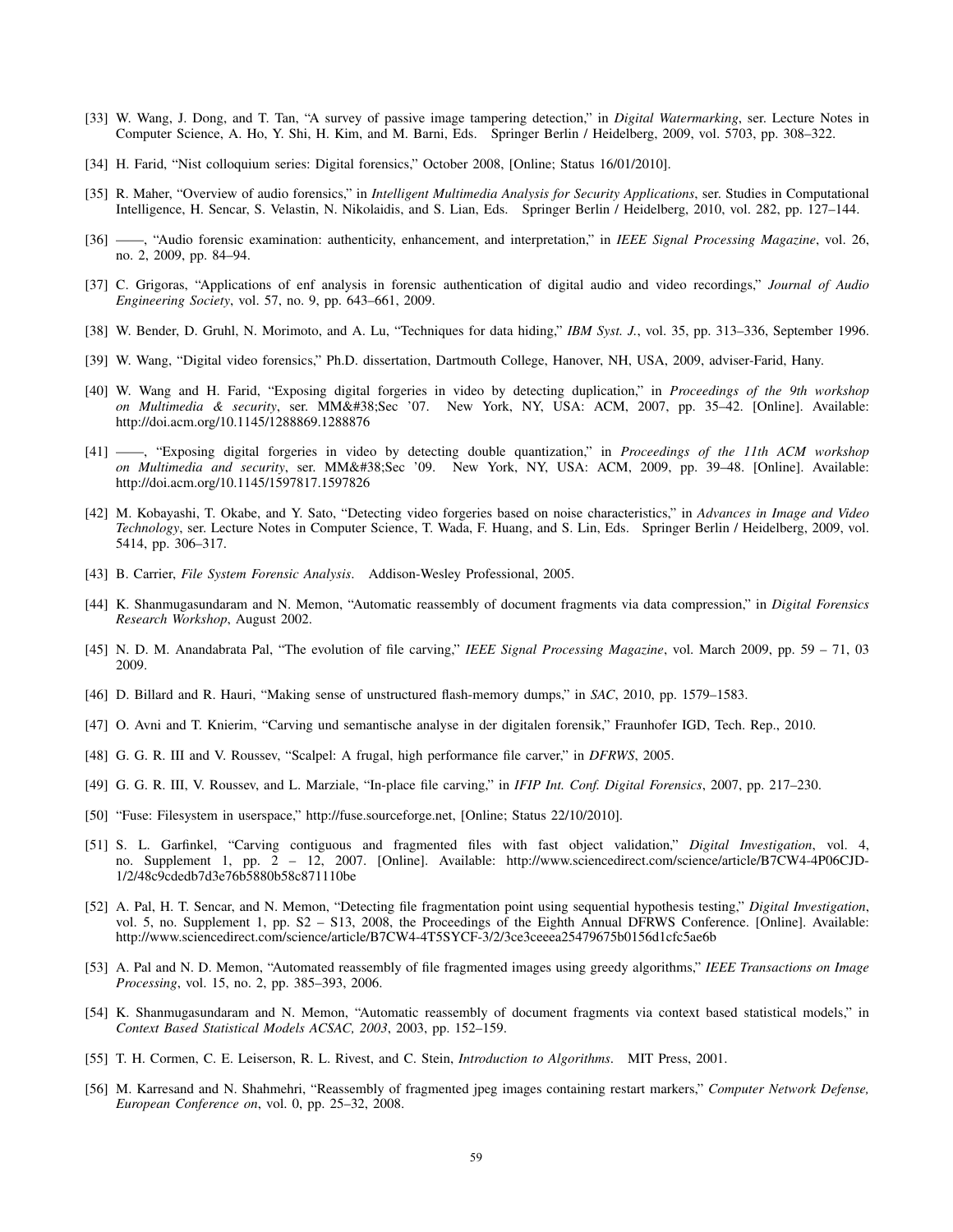- [57] K. Mohamad and M. Deris, "Fragmentation point detection of jpeg images at dht using validator," in *Future Generation Information Technology*, ser. Lecture Notes in Computer Science, Y.-h. Lee, T.-h. Kim, W.-c. Fang, and D. Slezak, Eds. Springer Berlin / Heidelberg, 2009, vol. 5899, pp. 173–180.
- [58] H. T. Sencar and N. Memon, "Identification and recovery of jpeg files with missing fragments," *Digital Investigation*, vol. 6, no. Supplement 1, pp. S88 – S98, 2009, the Proceedings of the Ninth Annual DFRWS Conference. [Online]. Available: http://www.sciencedirect.com/science/article/B7CW4-4X1HY5C-D/2/7b6b8f0c39bb4f301335cb3a5e6ca946
- [59] *Automated reassembly of fragmented images*, vol. 1, 2003. [Online]. Available: http://isis.poly.edu/kulesh/research/pubs/icassp-2003.pdf
- [60] "Adroit photo forensics 2010," http://digital-assembly.com, [Online; Status 22/10/2010].
- [61] M. McDaniel and M. H. Heydari, "Content based file type detection algorithms," in *HICSS '03: Proceedings of the 36th Annual Hawaii International Conference on System Sciences (HICSS'03) - Track 9*. Washington, DC, USA: IEEE Computer Society, 2003, p. 332.1.
- [62] C. J. Veenman, "Statistical disk cluster classification for file carving," *Information Assurance and Security, International Symposium on*, vol. 0, pp. 393–398, 2007.
- [63] S. Garfinkel, A. Nelson, D. White, and V. Roussev, "Using purpose-built functions and block hashes to enable small block and sub-file forensics," *Digital Investigation*, vol. 7, no. Supplement 1, pp. S13 – S23, 2010, the Proceedings of the Tenth Annual DFRWS Conference. [Online]. Available: http://www.sciencedirect.com/science/article/B7CW4-50NX65H-4/2/992954f303e13b95b4d06dde70d19cc9
- [64] V. Roussev and S. L. Garfinkel, "File fragment classification-the case for specialized approaches," in *SADFE*, 2009, pp. 3–14.
- [65] A. Nissar and A. Mir, "Classification of steganalysis techniques: A study," *Digital Signal Processing*, vol. 20, no. 6, pp. 1758 1770, 2010.
- [66] A. Cheddad, J. Condell, K. Curran, and P. M. Kevitt, "Digital image steganography: Survey and analysis of current methods," *Signal Processing*, vol. 90, no. 3, pp. 727 – 752, 2010.
- [67] H. Wang and S. Wang, "Cyber warfare: steganography vs. steganalysis," *Commun. ACM*, vol. 47, pp. 76–82, October 2004.
- [68] S. Lyu and H. Farid, "Steganalysis using higher-order image statistics," *IEEE Transactions on Information Forensics and Security*, vol. 1, no. 1, pp. 111–119, 2006.
- [69] N. Meghanathan and L. Nayak, "A review of the audio and video steganalysis algorithms," in *Proceedings of the 48th Annual Southeast Regional Conference*, ser. ACM SE 10. New York, NY, USA: ACM, 2010, pp. 81:1–81:5.
- [70] R. Chandramouli and K. P. Subbalakshmi, "Current trends in steganalysis: a critical survey," in *ICARCV*, 2004, pp. 964–967.
- [71] B. Li, J. He, J. Huang, and Y. Q. Shi, "A survey on image steganography and steganalysis," *Journal of Information Hiding and Multimedia Signal Processing*, vol. 2, no. 2, pp. 142–172, 2011.
- [72] I. K. Maitra, S. Nag, B. Datta, and S. K. Bandyopadhyay, "Digital steganalysis: Review on recent approaches," *Journal of Global Research in Computer Science*, vol. 2, pp. 1–5, 2011.
- [73] J. Wiles, T. Alexander, S. Ashlock, S. Ballou, L. Depew, G. Dominguez, A. Ehuan, R. Green, J. Long, K. Reis, A. Schroader, K. Schuler, and E. Thompson, "Murder and money: The story of standards, accreditation, and certification in computer forensics," in *Techno Security's Guide to E-Discovery and Digital Forensics*. Burlington: Syngress, 2007, pp. 261 – 276. [Online]. Available: http://www.sciencedirect.com/science/article/B8KKC-4S03888-H/2/a095905e619b02e15115dad5e8541783
- [74] ASCLD. (2011, 03) Ascld (american society of crime lab directors/laboratory). [Online]. Available: http://www.ascld.org/
- [75] A. Shipman and B. S. Institution, *Evidential Weight and Legal Admissibility of Information Stored Electronically. Code of Practice for the Implementation of BS 10008.* British Standards Institution, 2008. [Online]. Available: http://shop.bsigroup.com/ProductDetail/?pid=000000000030186227
- [76] A. of Chief Police Officers (ACPO), "Good practice guide for computer-based electronic evidence," http://7safe.com/electronic\_evidence/index.html.
- [77] *ISO/IEC 17025:2005 General requirements for the competence of testing and calibration laboratories*, International Organization for Standardization (ISO) / International Electrotechnical Commission (IEC) Std., 2005.